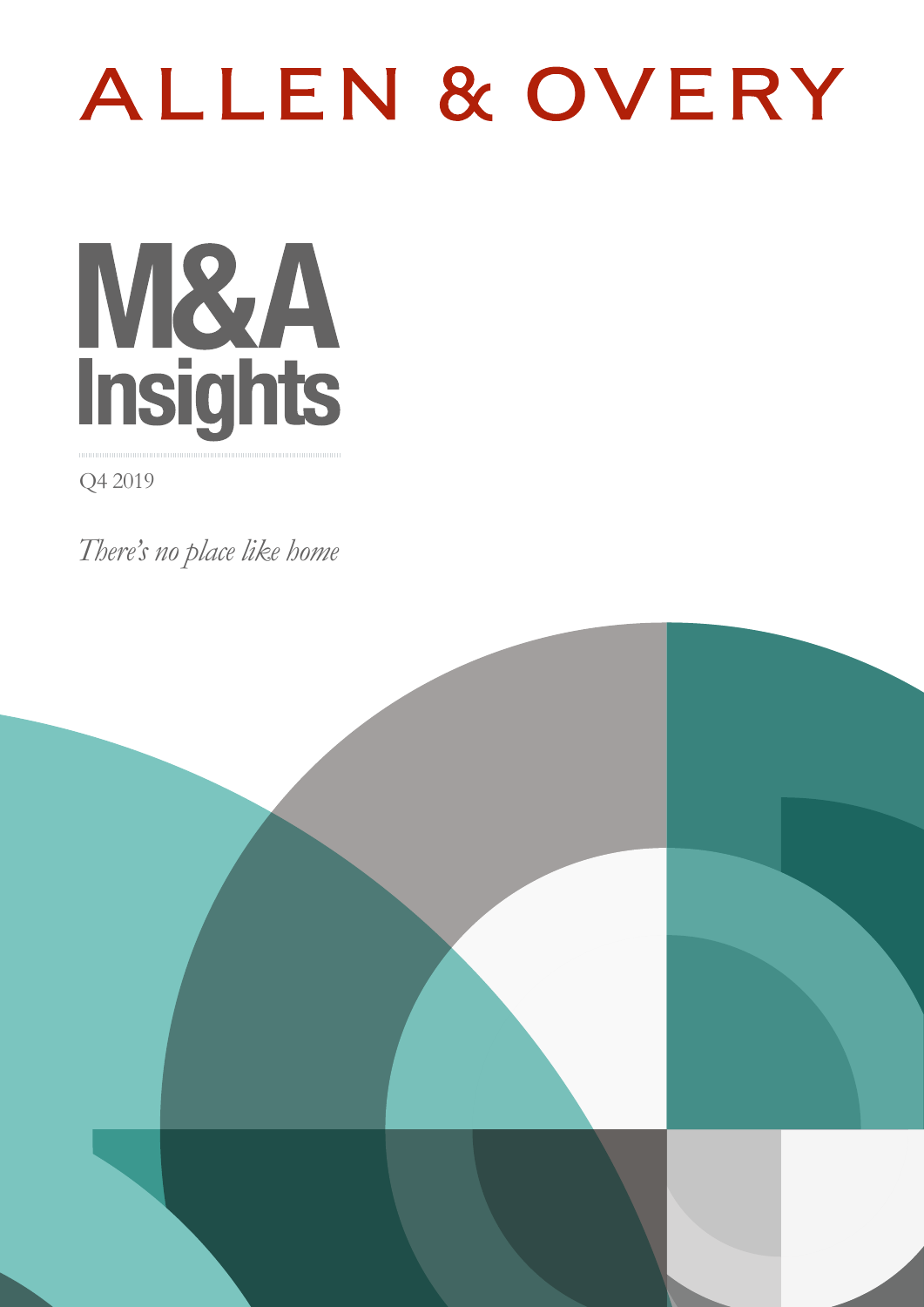## There's no place like home

In an uncertain global environment, cross-border deals have reduced as investors turn their attention to domestic markets to do what are often big, strategic deals. Though deal value and volume are down, the market remains close to what are historic highs.

01*Megadeals and strategic domestic transactions take centre stage*

Deal value is down by 7% and deal volume is down by 10% in the year so far, but despite this evidence of growing caution among some investors, 2019 will still turn out to be the third strongest year in terms of value and the fourth strongest in transaction volume for a decade.

The fact that the market is still so strong when anxieties are rising around macroeconomic issues – particularly continuing trade tensions between the U.S. and China, the potential for conflict in the Middle East and, to some extent, Brexit – is proof that many investors are keeping their nerve.

That fact is underlined by a resurgence in strategic megadeals, which are once again powering the market. Deals over USD5 billion account for 43% of the value of worldwide M&A, while deals worth more than USD10bn account for 33% of total value. There's been a particularly strong surge in USD10bn-plus

transactions, and it is remarkable to note that just 40 deals over USD10bn account for over USD1 trillion of value so far this year.

The other clear trend is the continued slowdown in cross-border deals – down by 27% – and the dominance of big domestic transactions, not just in the U.S. but globally, with the top 10 deals this year all homegrown within one country.

Most sectors, with the notable exceptions of life sciences and financial services, are feeling the pressure of these more uncertain times, and it is clear that many investors, notably PE funds, are expecting to see an adjustment in the market in the coming months, although not a sharp slowdown. Next year may well test nerves more sharply, but investors will, we believe, continue to be active, absent significant political or economic shocks.

#### CONNECT

Please get in touch for more information about our global M&A practice:



Richard Browne Partner – Global Co-Head, Corporate/M&A Tel +44 20 3088 3256 richard.browne@allenovery.com



Dirk Meeus Partner – Global Co-Head, Corporate/M&A Tel +32 2780 2432 dirk.meeus@allenovery.com

#### **CONNECT**

Data provided by

**REFINITIV** 

7%

Note: Figures represent deals announced between 1 January 2019 and 30 November 2019

10%

Q4 2019 vs. Q4 2018

Decrease in global deal value Q4 2019 vs. Q4 2018

Decrease in global deal volume

- allenovery.com
- **RSS**
- Facebook
- **Twitter**
- LinkedIn
- YouTube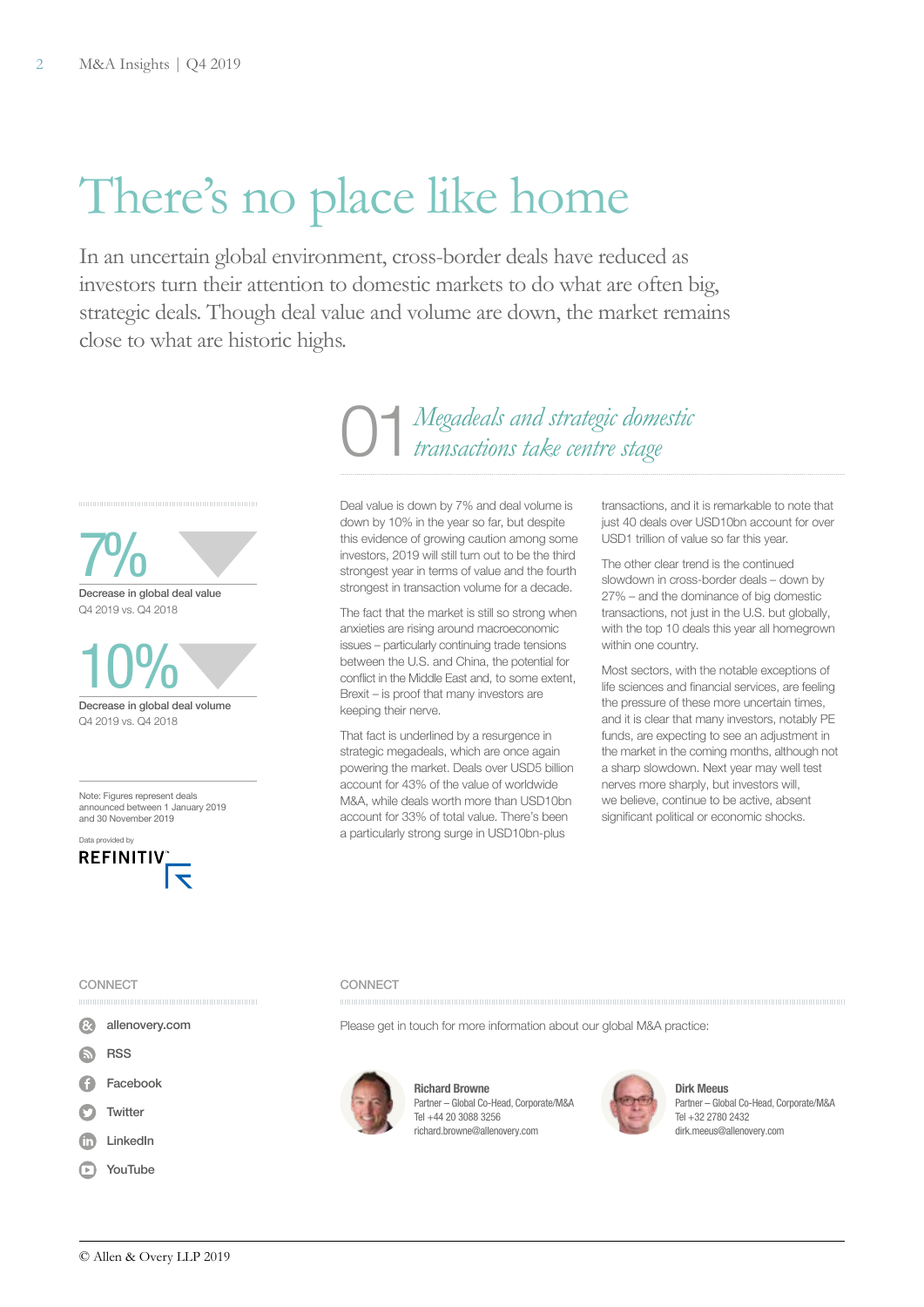#### 02 *U.S. continues to buttress the market – 2019 deal value by region*

Accounting for around half of global M&A, the U.S. continues to drive transaction activity, even though the value has remained roughly flat in 2019 and the volume has fallen by 18%. While big domestic deals dominate, the U.S. remains both the biggest target market and acquirer in cross-border deals. By contrast, Europe and Asia, including Japan, are both down significantly. This year the European market is at its weakest since 2017, while Asia has not performed so poorly since 2014. Few regions are showing growth, with the exception of MENA, but a 134% rise in deal value here is largely down to one big deal (Saudi Aramco's merger with SABIC), and the underlying picture is much more mixed. Despite political upheaval, there are positive signs in Latin America, notably Brazil where cross-border investors are increasingly active.

#### THE STATISTICS



Note: Figures represent deals announced between 1 January 2019 and 30 November 2019

allenovery.com/mainsights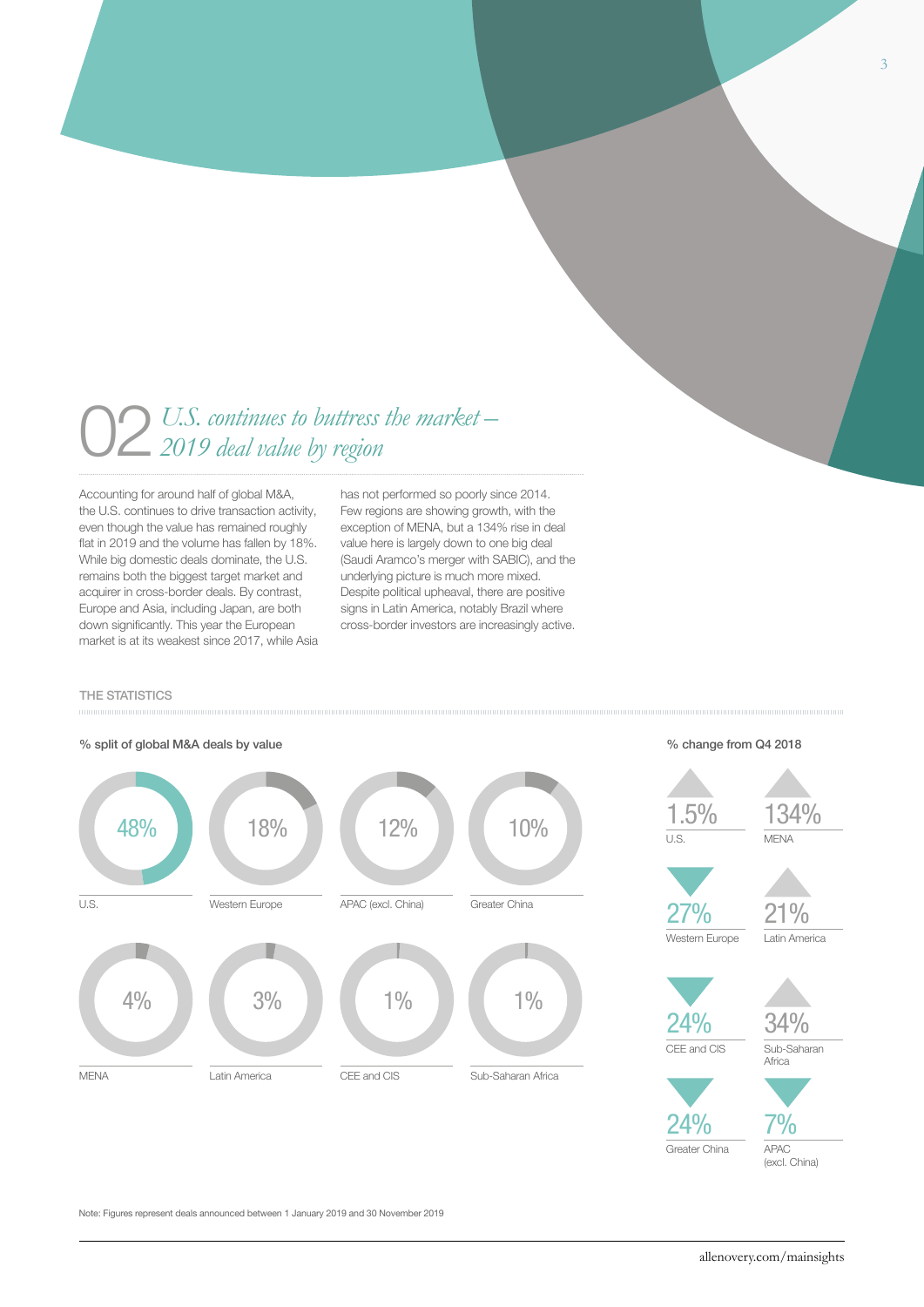



# 04 *Growth in more challenging times*

At a time of heightened regulatory and market uncertainty, it's perhaps surprising to see life sciences and healthcare sector M&A continuing to grow so strongly. Indeed, with deal value up by more than 19%, it was one of only two sectors to record growth in transaction value.

Not surprisingly, given the scale of the U.S. market, powerful R&D capabilities, private medicine and relatively lax price regulation, domestic deals have dominated, accounting for all but three of this year's top 10 global transactions in the sector.

Some have been highly strategic and have followed the trend of consolidation around key therapies, notably the giant Bristol Myers Squibb/Celgene merger combining two of the world's biggest oncology groups. Others have centred on the need to address a looming patent cliff, as we saw with the more opportunistic AbbVie/Allergan tie-up.

Pressures on M&A are coming from a number of angles – and in Europe, for example, German life sciences reforms, tighter controls

on medical devices, privacy regulation and Brexit-related worries about research and supply ought to have unsettled the sector more than they have.

But issues specific to the life sciences sector – notably the patent threat from generics forcing pharma groups to invest in biotech, price pressures and a boom in medical technology – are pushing players to look for growth through acquisitions and collaborations. Chinese investors are also actively hunting across the globe, although substantially less so in the U.S. given ongoing trade tensions.

PE funds are increasingly interested in the sector, either in the medtech area or in niche pharma companies, which may be cash constrained but offer a valuable platform. And non-traditional tie-ups are proliferating elsewhere, with providers looking to team up with pharmacies, insurers or tech companies. Overall, that suggests that deal flows will continue to be strong in the months ahead as disruption continues.

Note: Figures represent deals announced between 1 January 2019 and 30 November 2019



% change from Q4 2018







 $9\%$ 

Financial services Real estate

Top life sciences and healthcare M&A deals in 2019



over USD10bn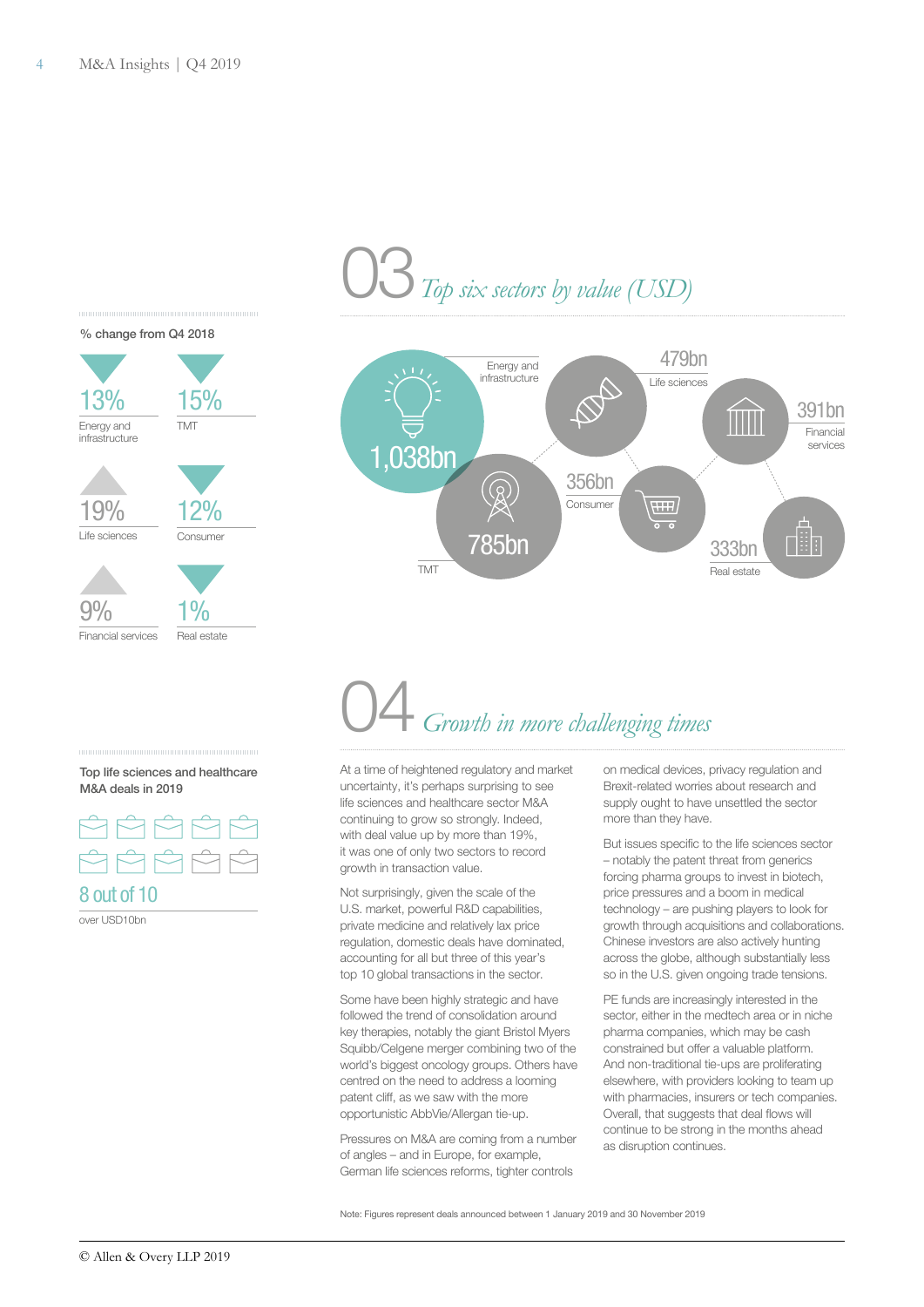# 05 *Auto industry awaits full effects of disruption*

The USD40bn merger between Fiat Chrysler Automobiles (FCA) and Peugeot's owner, PSA, announced in October, comes at a time of escalating disruption in an industry that has remained remarkably stable for decades.

This is a sector that has seen many mergers and joint ventures over the years between its leading players, but one that has seen few real challengers emerge to threaten their market dominance. That's largely because few others have mastered the art of building internal combustion engines, a surprisingly complex technology.

With the advent of electric vehicles (EVs), that is likely to change radically, especially as battery technology improves. A whole range of potential competitors will be able to put this simpler technology to use, and, as data becomes the key to future mobility, rather than petrol, the field is increasingly open to tech companies and others to join the fray.

The industry giants are now reacting to this in two main ways. They are continuing to look for opportunities to achieve scale and global reach through consolidation, the rationale for the FCA/PSA tie-up.

Most have also set up incubators and tech accelerators to invest in tech companies that can help them compete in the new world of data-driven mobility services. Volvo Cars, for instance, has just announced investments in two Israeli start-ups, UVeye and MDGo. Toyota's USD1bn investment in the Asian ride-hailing business, Grab, is also part of this trend.

Their experience of mass-producing cars remains an advantage – there will still be demand for lots of vehicles. Tesla does not have such mass-manufacturing skills and its decision, announced in November, to site its new super factory outside Berlin, is, perhaps, a recognition that it can find the skilled autoworkers it needs more easily in Germany than in the new markets it wants to target.

While we may not see many more big tie-ups between the major players, there is still plenty of scope for consolidation among the companies that supply them. At the luxury end of the market, we may see growing alliances between makers of high-end cars and luxury goods manufacturers. Jaguar Land Rover is already the biggest exporter of luxury goods to Japan.

But we are certain to see a flood of investment and M&A activity as the industry becomes increasingly disrupted, and the ramifications will stretch way beyond the auto sector itself.

What will happen to the downstream operations of the oil companies, not least their petrol station networks? Car insurers will also have to rethink their model. As autonomous driving becomes a reality, and if, as expected, we move away from car ownership to subscription and leasing models, liabilities will shift from individual drivers to the vehicle makers and software providers, with huge cost implications that will need to be addressed.

*"We are certain to see a flood of investment and M&A activity as the industry becomes increasingly disrupted."*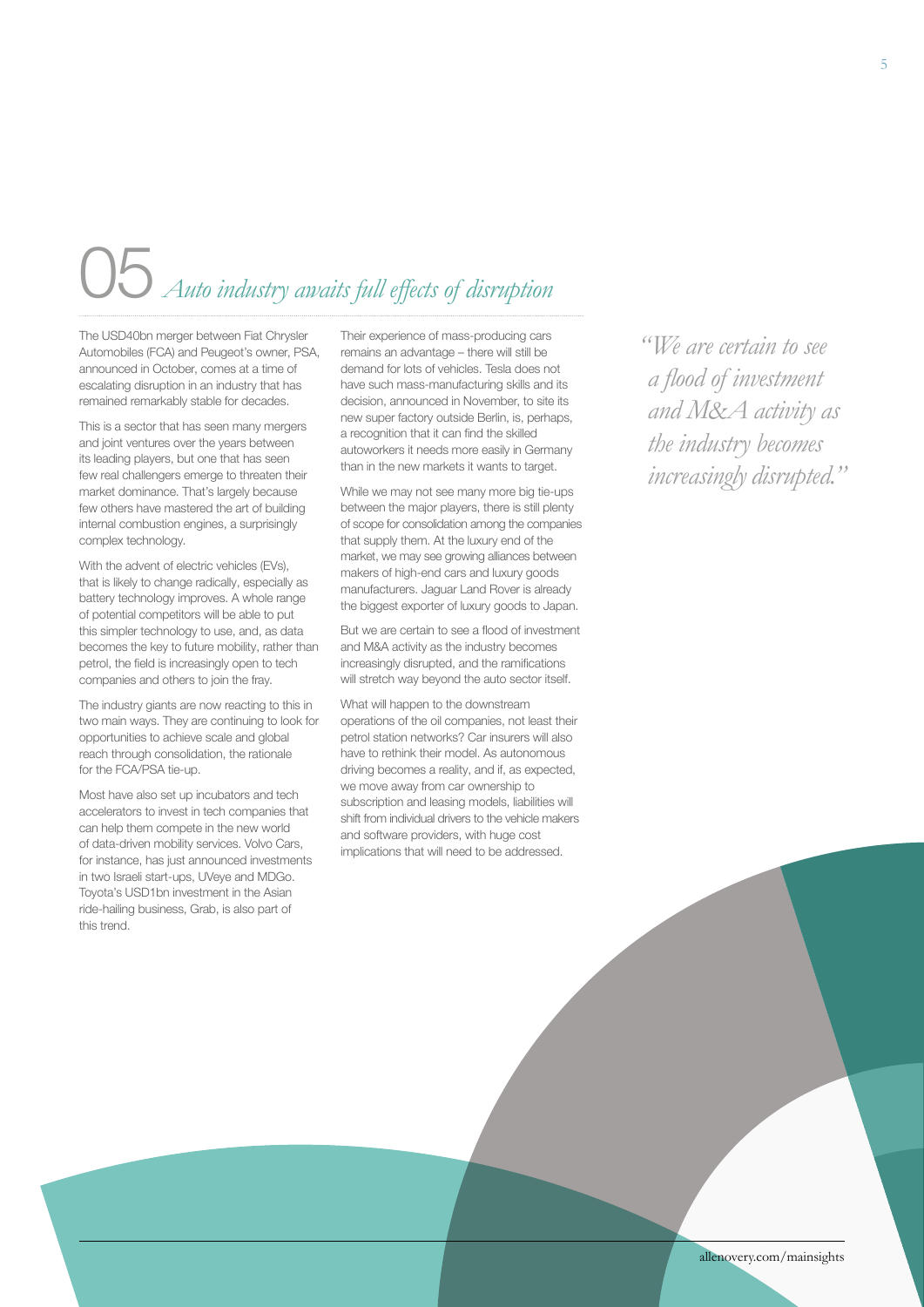6

# 06 *Waiting for price expectations to align*

In an overheated and uncertain market, PE investors are becoming noticeably more cautious in expectation of a market adjustment in the coming months, bringing buyer and seller price expectations closer into line.

A marked feature of 2019 has been the number of processes that failed to cross the line because sellers could not find buyers willing to pay rising multiples, which are commonly peaking at between 12 and 15x.

However, big deals do get done in this environment. PAI's acquisition of Armacell from Blackstone, Vista's acquisition of Accelya, from Warburg and KKR's sale of LGC Group to Cinven, Astorg and ADIA, are proof of that.

But investors are worried about the impact of macroeconomic issues on the underlying performance of target companies, and there is also a growing concern about increasing competition and valuations.

On the U.S. side, fundraising continues to be strong, particularly at the larger, more established funds, and may surpass 2018 totals. While multiples are creeping higher (hence the elevated level of fundraising in anticipation of multiples possibly cooling), unspent cash has surged and total deal value will likely be below 2018 levels. Exits are lower since the IPO market remains uncertain.

It's a pattern that repeats itself in European markets, which are increasingly tricky to read. Germany has seen some big deals – Bosch Packaging and ADCO, for example – which have attracted huge interest and gone through at breakneck speed – and Thyssenkrupp Elevator. At the same time, investors are holding off on other deals until they get a view of the economic outlook in 2020, although we are seeing a trend towards co-investment deals between PE funds and family owned "Mittelstand" companies.

Interest in P2P deals is growing, even though put up/shut up takeover rules in the UK are deterring some. But the failed Scout24 deal or the fight about OSRAM in Germany this year have left some feeling extremely wary, though many believe a successful DAX takeover is only a question of time.

Caution is also a watchword in Amsterdam due to various macro developments resulting in uncertainty among investors, although there is growing interest in this market from funds.

We do not expect the hiatus in dealmaking to last long and, unlike the years after the financial crisis, the correction this time will be buyer - rather than lender-controlled.

Funds have no intention of returning their huge amounts of accumulated dry powder to investors, but are waiting to put it to more innovative use, helped by the fact that investment deadlines are now more flexible than those of old.

*"Private equity investors are becoming noticeably more cautious in expectation of a market adjustment in the coming months, bringing buyer and seller price expectations closer into line."*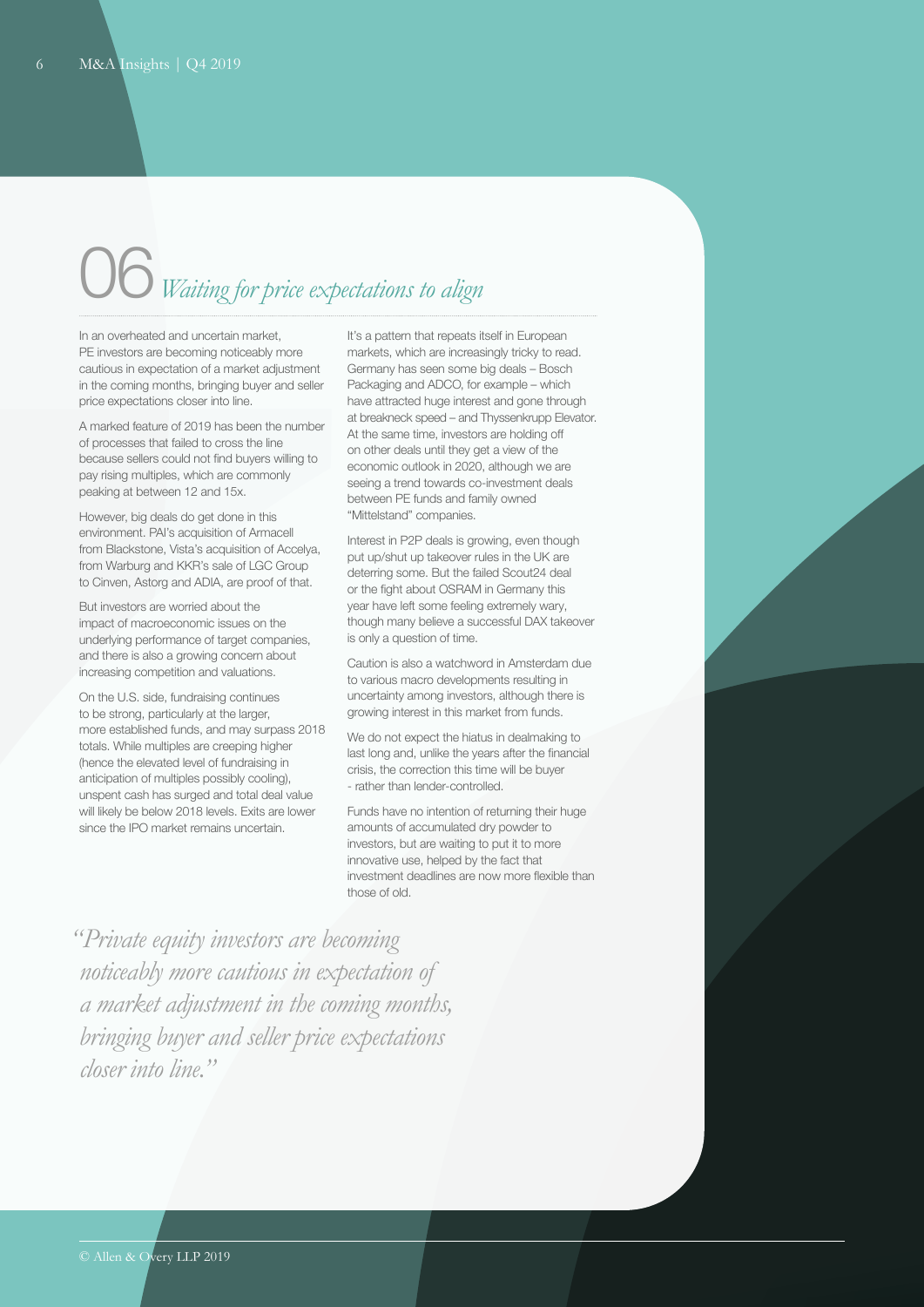"2020 may well test nerves more sharply, but investors will, we believe, continue to be active, absent political or economic shocks."

7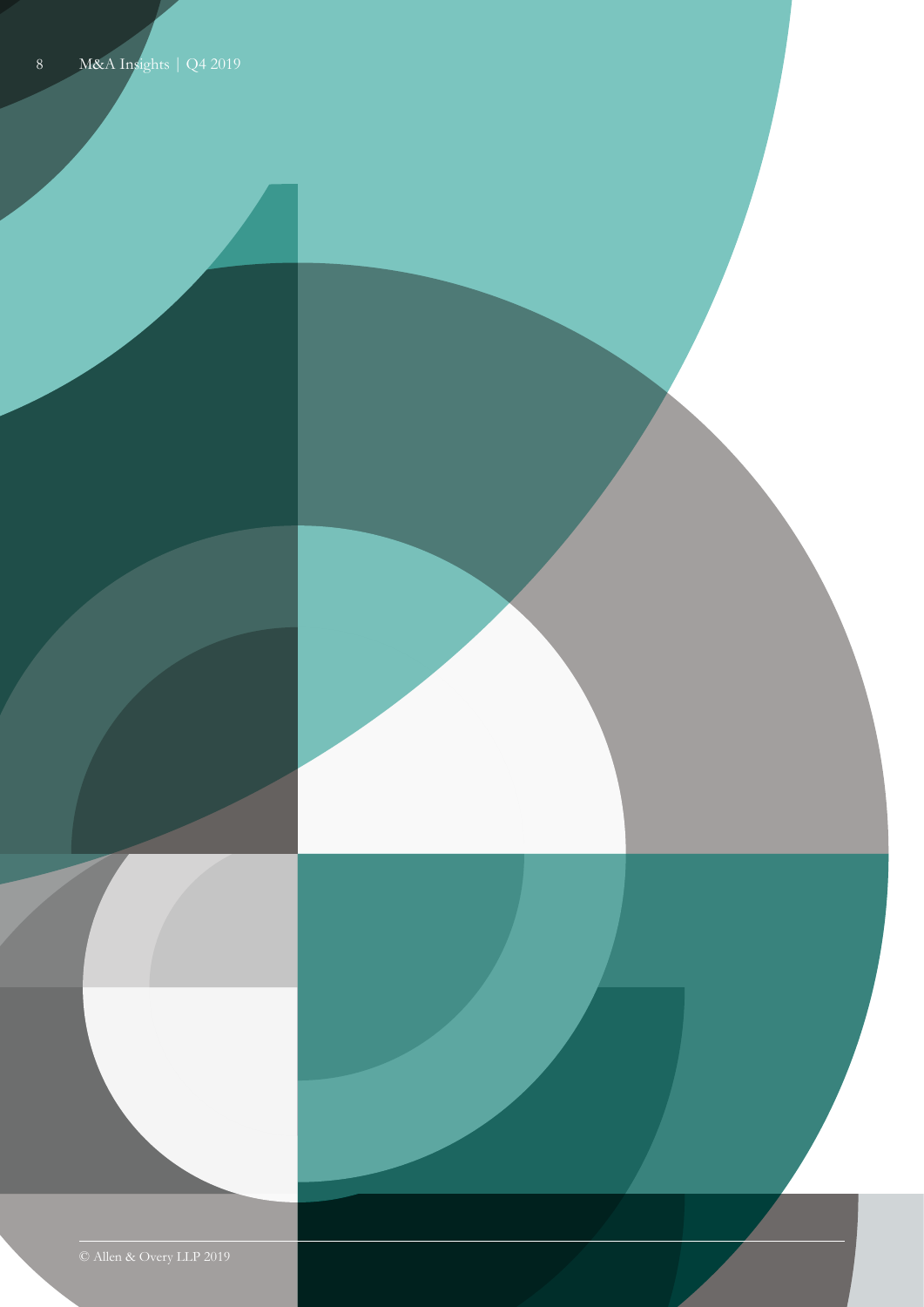## *In focus:* Consortium deals – a surer route to digital transformation?

Companies looking to harness the power of digital technology to transform industry processes or even entire markets are increasingly opting for consortium deals to spread the risks, the costs and, ultimately, the rewards.

Something is afoot in the world of trade finance. Traditionally a paper-based business, and long resistant to innovation, players all along the value chain have started to come together to explore platform-based solutions and new technologies like blockchain to drive greater efficiency and more transparency in their operations.

Some of the larger consortia currently active include we.trade, Marco Polo, Voltron, Forcefield, Komgo and VAKT.

These groups are each targeting slightly different aspects of the trade finance life cycle. we.trade, for example, aims to help SMEs manage, track and protect open account trade transactions, whereas Voltron is more focused on letters of credit. Meanwhile another recently announced example, Trado, is exploring a new supply chain finance structure in which blockchain and smart contracts are used to collect and record social and ecological data on suppliers.

And the trade finance industry is not the only one looking at consortia as a means of speeding up industry-wide uptake of new technologies. There is a growing number of organisations opting to set up consortium deals to bring about digital transformation.

#### *Power in numbers*

So why are consortium deals on the rise, particularly where developing highly innovative and market-changing technologies is concerned?

The simplest answer is that it is all about spreading risk and cost in an area which, by its nature, is highly experimental and requires significant investment.

Companies looking to accelerate digital transformation have one of three basic options – buy, build or collaborate. They can buy the technology and the people who have created it, invest (at potentially high cost) in building it themselves, or collaborate with partners that bring crucial technologies and skills to the table.

Traditional M&A and joint venture deals play a significant role in this process, but they can both carry high levels of risk in areas where innovative solutions are being explored for the first time. Indeed, if a technology is highly experimental or less developed, M&A buying could be one of the riskiest ways to go.

When looking for solutions that can disrupt entire marketplaces or sectors, many companies are now recognising that consortium deals offer the fastest and best way to bring about enduring change, while dispersing the risks involved among multiple players.

Only the very largest companies will have the market power or resources to bring about change by going it alone. Not only can such an approach be a heavy burden on an organisation but it also requires considerable confidence in the proposed product (often a challenge in untested or new technology).

For most, therefore, it is better to find a solution that has the backing of players right across the marketplace, bringing together people with a common vested interest in creating a successful solution and who, together,

can validate it in the wider marketplace, speeding up the process of adoption.

#### *Complexity of the unknown*

Most consortia are structured as a distinct private limited company. Shares will be issued in return for what is often a relatively small initial investment and with the rights of individual investors carefully and equally protected. Usually, it will be important that no one player is perceived to be in the driving seat or likely to benefit most.

But creating such shared structures to bring a market-changing technology to life is fraught with complexity.

First, there is the issue of trying to balance a wide range of potentially conflicting interests. For example, one company – already working on a system that tries to address the issue at hand – may be concerned that its own business will be cannibalised by the new technology.

Trickier still is handling the complexity of the unknown. Since the technology may only be at the very earliest stages of conception, how do you legislate for what might happen three or four years down the line when you don't yet know what the system can or should do? This degree of uncertainty is in clear contrast to many conventional joint ventures, where a project usually will have a defined objective and the parties, often with different levels of interest in the venture,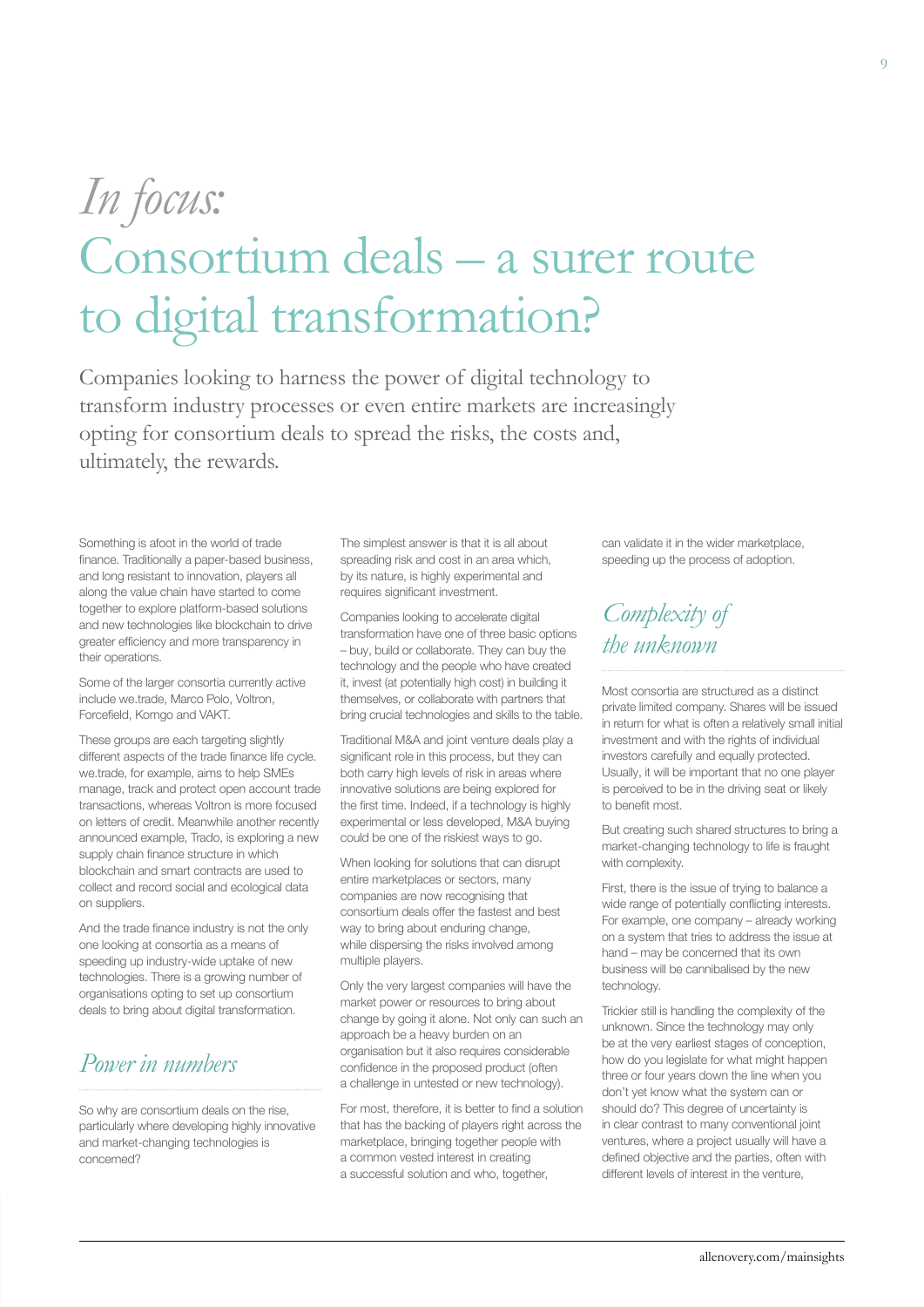*"Consortium deals are an increasingly important weapon in the armoury of companies looking to use technology to disrupt outdated and inefficient marketplaces, alongside traditional M&A and joint venturing. There is every reason to believe we will see deals, increasingly innovative in their structure, multiply."*

will have a pretty clear idea of when and how they will exit.

Where consortium deals are concerned. it is important to create bodies within the consortium's governance structure that are charged with not only managing the immediate challenges of the company but also to think ahead to what new rules or support might be needed by the consortium as the project develops. Adaptability is the key.

The corporate structure also needs to remain flexible to take account not just of changes in the market but changes in ownership over time. A total lock-up of the parties' interests is often counterproductive and thought should be given as to how ownership may need to change as time goes by. Some investors may want to build their stake but, equally, some may want to exit early, while others may want to join as the platform builds momentum and is able to attract greater interest in the market. The terms for each need to be clear from the off so that the parties know the rules by which they hold their investment. As the need for funding increases, the consortium may want to seek additional investment or to stage an IPO to raise necessary finance. These issues should be carefully taken into account from the outset.

Careful structuring is also important to protect intellectual property and the goodwill flowing from it. Investors will want to be sure they are investing in a clearly defined structure where the IP is locked up in the entity, for the benefit of the company as a whole as well as the individual parties.

As with any tech-driven business, a clear understanding of treatment, protection and monetisation of data will also be a point to consider from the outset.

Overall, the process of building a successful consortium is painstaking work. It is not unlike designing a constitution for a country or a

society, a system of governance that anticipates change in the future and can stand the test of time.

#### *More deals to come?*

It is already clear that consortium deals are an increasingly important weapon in the armoury of companies looking to use technology to disrupt outdated and inefficient marketplaces, alongside traditional M&A and joint venturing.

We have already seen them deployed in a range of settings, including huge infrastructure projects, such as pipeline building, and in pharmaceuticals, often with a crossover between the public and private sectors.

As digital technology disrupts more and more sectors there is every reason to believe we will see deals, increasingly innovative in their structure, multiply and we might even expect some consolidation between existing consortia.

With the stakes so high, consortium deals not only provide a way to spread risk among multiple stakeholders with a common interest, but increase the chances of new technologies being validated and adopted right across the supply chain – ensuring that effective and lasting digital transformation can take place.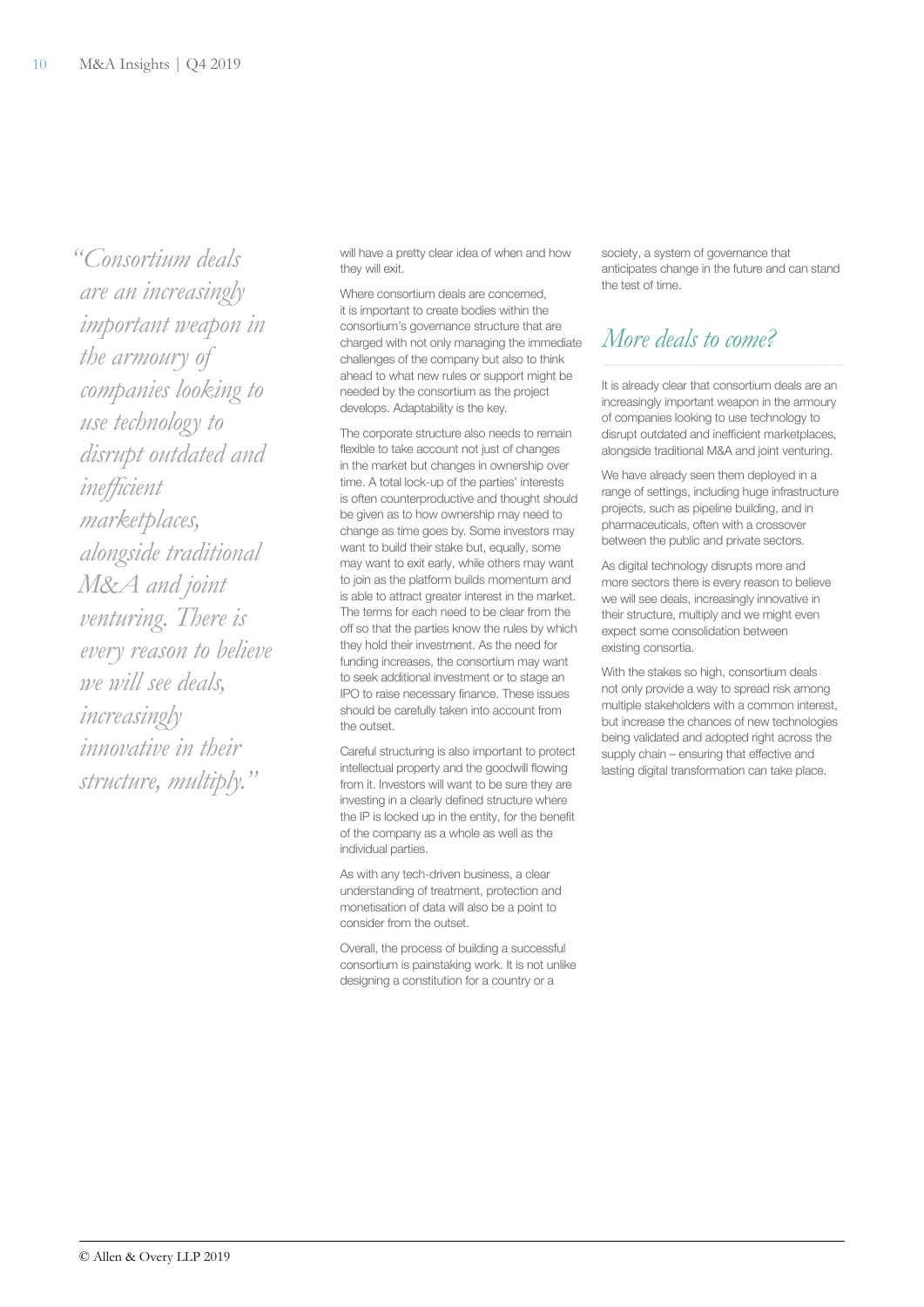#### Consortium deals – some key considerations

Consortium deals offer an effective way to speed digital transformation, but require very precise planning and execution. Here are some of the issues that will require careful thought:

Scope and purpose – investors must agree on the objectives of the collaboration, backed by a clear business plan and early identification of any red lines for participants. This often means a more lengthy term sheet negotiation so that parties are as clear as possible on what is being built. Close participation between the legal and business teams in helping to identify potential issues often yields a more informed and robust structure.

Ownership and financing – care should be taken in considering the rules by which investors may hold and transfer their interests in the consortium and the process by which the consortium raises additional funds or welcomes new stakeholders. There are many important issues to consider; from whether a lock-up is appropriate (eg when the business is preparing to launch its product), to change-of-control mechanics, to what, if any, veto participants have on raising debt or new investors joining the consortium.

Expertise and governance – it takes time to attract the right members who fully represent the marketplace and have an appropriate spread of skills, but is vital. Governance issues such as voting and veto rights and selecting the right management team (as well as how to incentivise that team) require detailed

consideration from early days and must be kept under review. Developing an appropriate committee system to help nurture the young business and draw the best from the consortium members is also an important consideration.

IP – loss of background IP rights is often one of the main concerns of organisations joining a consortium and, in general, IP risk issues are more complex in this sort of collaboration than those in a traditional strategic investment or M&A. Issues need to be carefully covered off by clearly defined agreements at the pre-contract and formation stages, during the life of the deal and potentially on termination.

Data – data is increasingly recognised as a valuable asset of any collaboration. Frequently, it is addressed as an asset class as part of the commercial agreement, alongside intellectual property rights and other assets.

Regulation – the level of regulation that the consortium will attract will be driven by its proposed products, the markets in which it operates and the share of those markets it captures over time. It is a point that needs to be considered not only at the planning stage but throughout the life of the consortium.

William Samengo-Turner Partner Tel +44 20 3088 4415 william.samengo-turner@allenovery.com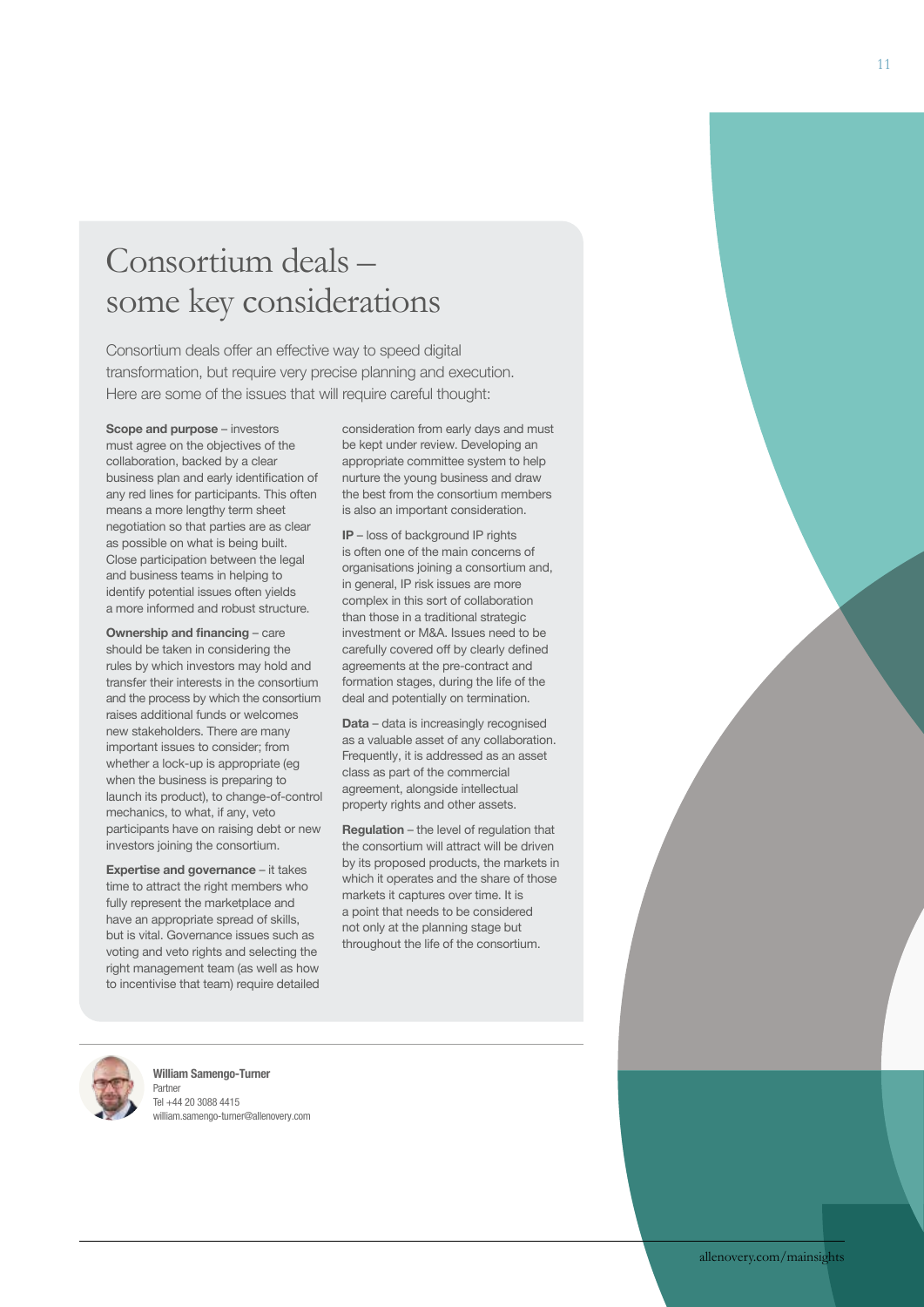## Global deal flows

#### *Inbound target markets*



### 01 *Consolidation continues to drive MENA M&A activity*

A single deal – the USD69bn acquisition of SABIC by Saudi Aramco – took centre stage during an extraordinary 134% increase in deal values in the MENA region.

But while the effect was a one-off and masked more moderate underlying activity, it nevertheless points to an important trend, as does Aramco's upcoming and much-awaited IPO.

Governments are stepping up their efforts to monetise their investments to fund a diversification away from the region's deep dependence on oil and gas revenues. The USD4bn investment by KKR and BlackRock in a 40% stake in the Abu Dhabi National Oil Company's pipeline business falls into this same category, just as ADNOC Distribution's IPO did in 2017 (at the time the largest for ten years in the region).

Separately, there is a continued emphasis on consolidating assets, owned or controlled by common government agencies but operating independently, particularly in the FIG sector as we saw with the near USD4bn merger of Abu Dhabi Commercial Bank and Union National Bank.

The drive to attract foreign investment to the region continues, with tech companies particularly to the fore. Uber's USD3.1bn

acquisition of Careem, the Dubai-based ride-hailing business that operates across 15 Middle Eastern markets, is a case in point.

There is also a continuing interest in attracting socially vital investment, notably in the education and healthcare space. An example is the recent acquisition by a consortium led by funds advised by CVC Capital Partners of a significant minority stake in GEMS Education, the world's largest provider of private K-12 education services.

Despite the continued security and political tensions in the region, investors remain cautiously optimistic about the outlook.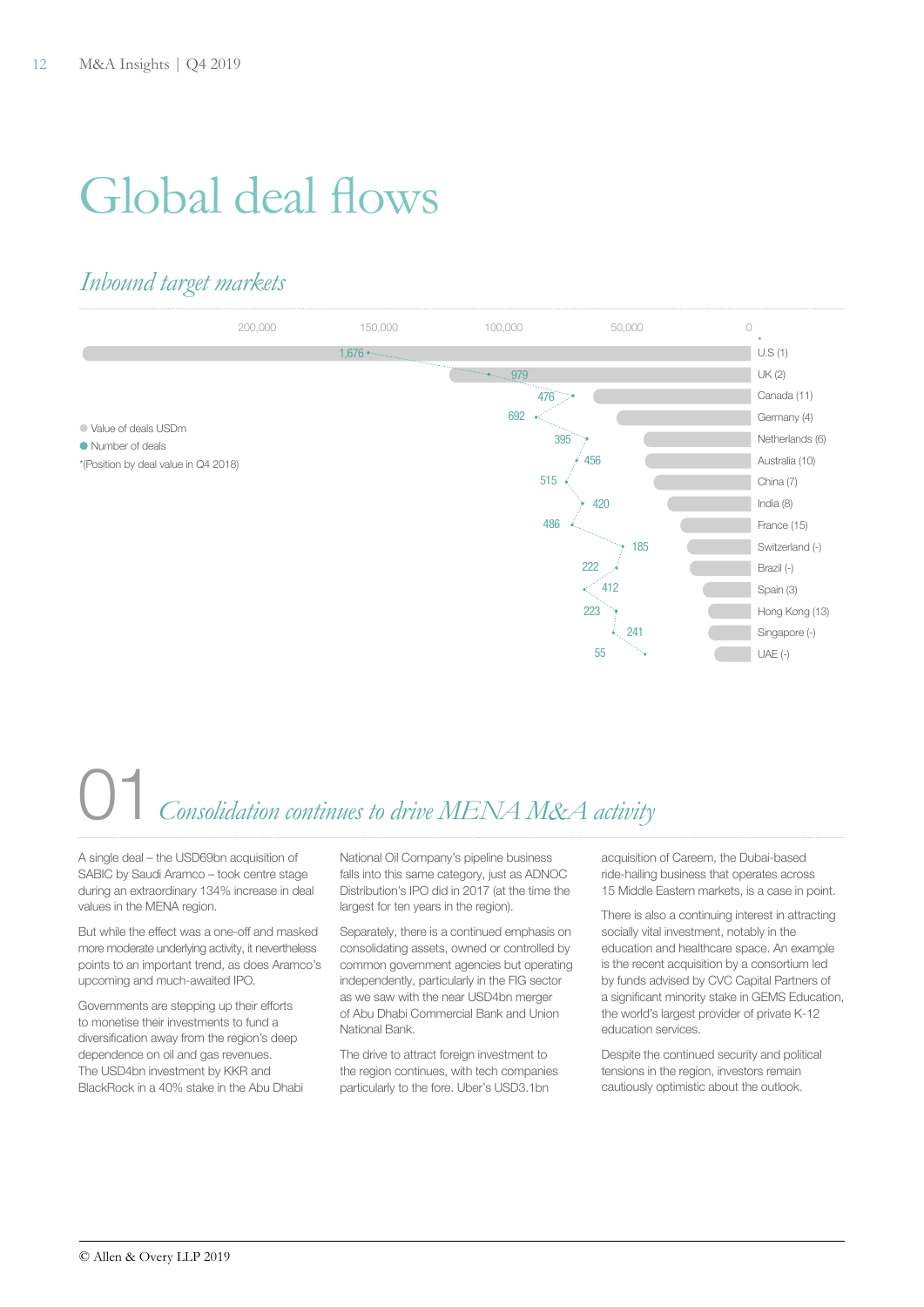



# 02 *Brazil targets inbound investors with privatisation plan*

At a time of declining global cross-border activity, Brazil is bucking the trend, rising to eleventh in the league of top target markets for inbound investment and for several reasons.

The devaluation of the Real means assets are increasingly attractive to foreign investors, while the lowering of interest rates to 4.5% as of December 2019, is helping local banks to finance deals on attractive terms.

A huge programme of proposed privatisations is in the pipeline, drawing interest from a range of international investors, including corporates, PE, infrastructure, pension and sovereign wealth funds.

At the federal level, over 100 companies are lined up for sale, while, within key states such as São Paulo and Minas Gerais, power distribution, mining,

toll roads, and water and sanitation companies could also be on the slate.

The sell-off process has been boosted by a Supreme Court decision in June allowing state companies to dispose of subsidiaries without Congressional approval.

On top of that, BNDES, the national development bank, is selling up to 80% of its assets worth USD29bn, and Petrobras, the oil giant, continues to divest through direct disposals or capital market issues.

The Bolsonaro government remains controversial and Brazilian politics continues to be rather volatile. But investors appear confident that deregulation and the marketfriendly policies it is implementing will continue to yield opportunities and further increase foreign direct investment before the next round of presidential elections in 2022.

#### % changes in regional values



13

Note: Figures represent deals announced between 1 January 2019 and 30 November 2019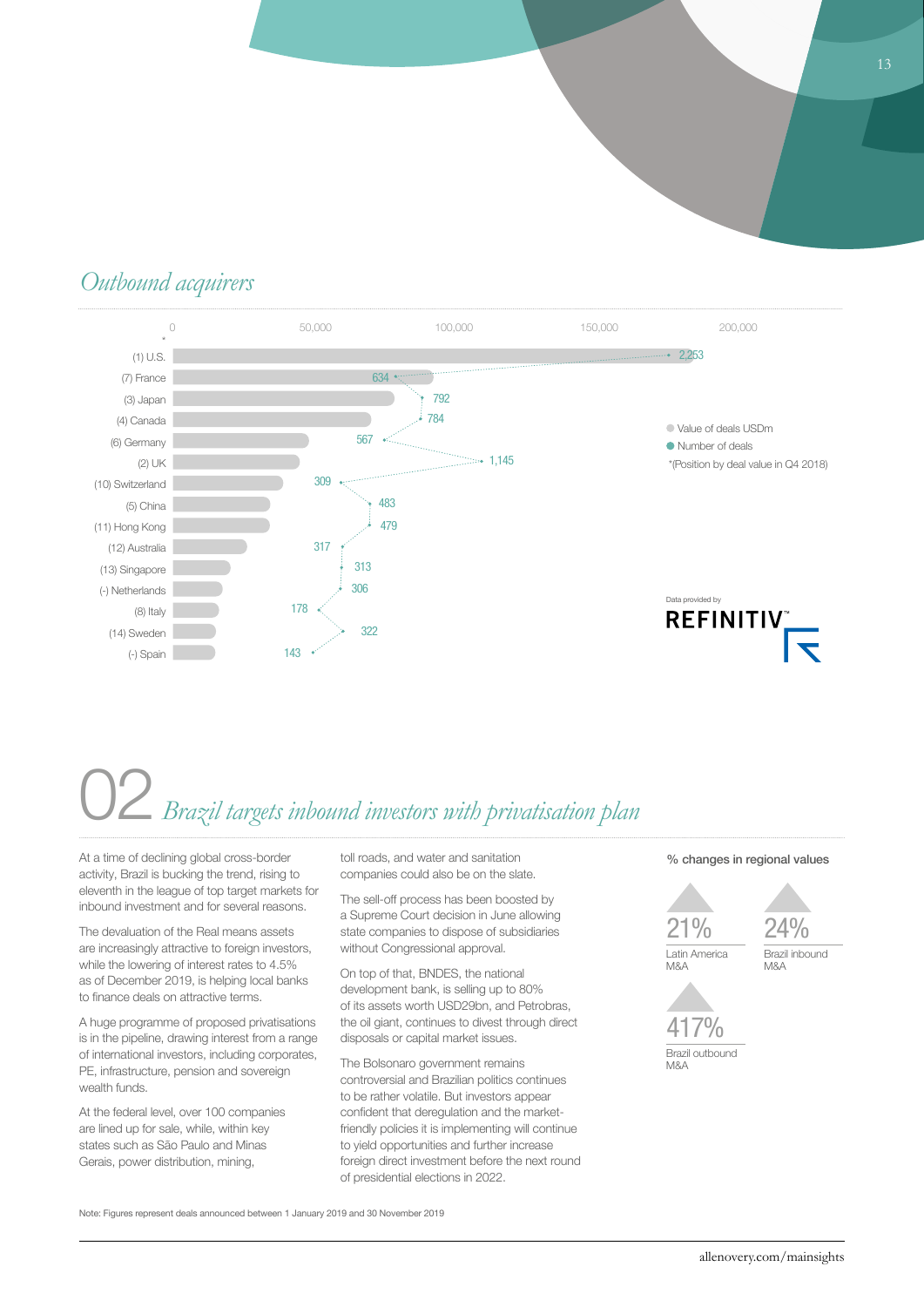



# 03 *Japan's outbound drive continues apace*

Japanese companies are continuing their search for assets across the world, with Japan the third most active acquirer nation, investing over twice as much abroad as China in value terms.

That trend continued in Q4 with a number of sizeable deals, including Asahi's USD11bn acquisition of Carlton & United Breweries from AB InBev, the largest ever Japanese investment in Australia. We expect this outbound trend to continue.

The main factor driving activity is demographics. With an ageing population, the domestic market is shrinking and businesses recognise that the best way to achieve top-line revenue growth is through M&A.

Deals are often funded using the acquirer's balance sheet. Shareholders also tend to be fairly modest in their demands for immediate returns. Domestic debt also remains abundant, and Japanese banks are looking for opportunities to deploy their resources.

Investors currently tend to be favouring more established markets, with on average around 40% of capital flowing into North America, 30% into Europe, 25% split equally between ASEAN markets and China, and the remainder going to the rest of the world.

The UK has been negatively impacted by the uncertainty surrounding Brexit, but remains an attractive target if the business being acquired has a strong domestic market, as we saw with MS&AD's investment in Swiss Re's UK closed book life business. But due to Brexit, the UK is no longer regarded as a bridgehead into the EU and many Japanese companies have relocated their European headquarters to the Continent.

Investment into Japan is also buoyant right now helped by the spotlight thrown on the country by the Rugby World Cup and the Olympics. Investors are looking to acquire less passive investments than in the past. Operating companies and infrastructure assets are now in the frame, whereas assets such as real estate, requiring little management, were preferred in the past.

Meanwhile the domestic M&A scene is also more active. Japanese conglomerates have become more strategic than was traditionally the case, and are looking to dispose of non-core businesses or to consolidate, as we have seen with Hitachi's decision to divest Hitachi Kokusai and Hitachi Chemical and combine its auto business with Honda's three leading suppliers.

Note: Figures represent deals announced between 1 January 2019 and 30 November 2019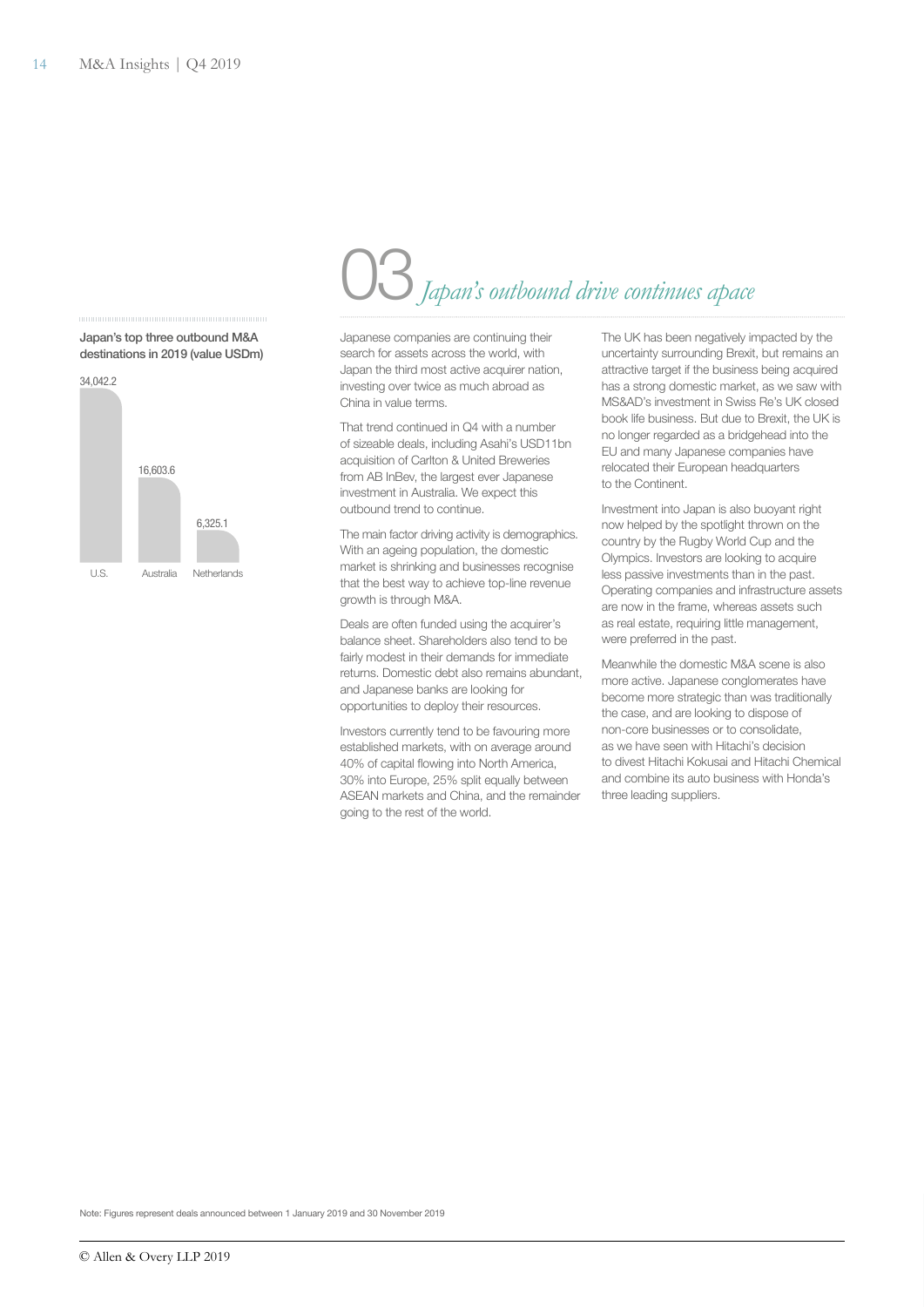